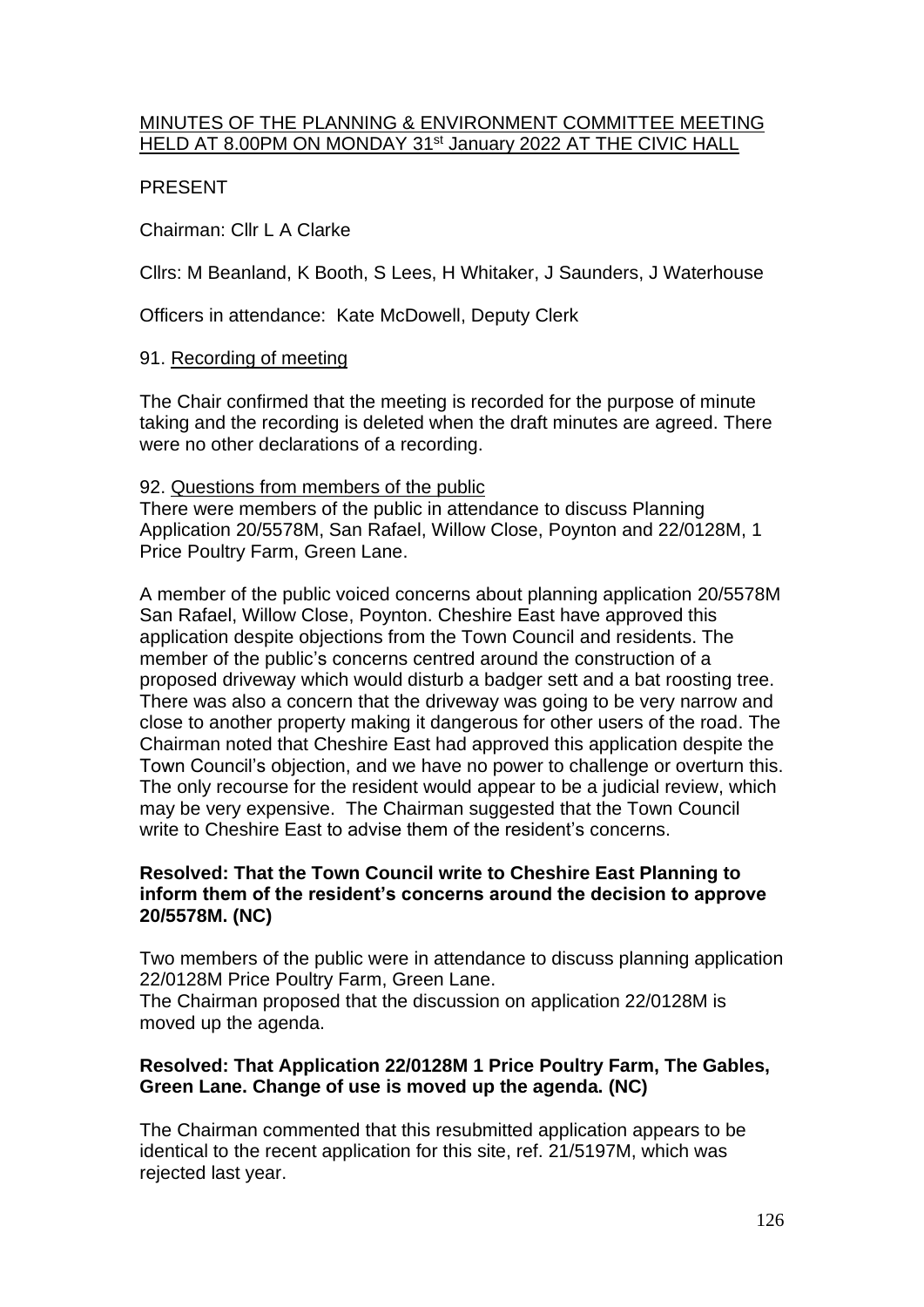The member of the public stated she has spoken before of her concerns when the previous application was considered by the Town Council. She reiterated her concerns, including that if this latest application was approved that it was possible that the entire site could be developed, and it would set a president for more development on the Green Belt.

There was also concern about the flood risk and the risk to wildlife particularly bats and badgers in the area. She confirmed that the neighbours had not received letters regarding the latest application and no notices have been displayed near the site. The Chairman suggested that the Deputy Clerk writes to the case officer to ask them to issue all notices and to extend the deadline for comments from the public. The Committee then considered the application,

**Resolved: That the Deputy Clerk writes to the Planning Officer and asks for all letters and notices regarding 22/0128M 1 Price Poultry Farm to be issued as soon as possible and for the deadline for comments to be submitted to be extended (NC)**

**Resolved: Poynton Town Council writes to Cheshire East Planning to object to the application as follows:**

**Poynton Town Council notes that, as the applicants admit in their Planning Statement, "The design of the proposal is unchanged." The application should therefore be rejected on similar grounds to those used to reject application 21/5197M. The planning statement submitted by the applicants to support the latest application does not satisfactorily address the reasons for rejecting the previous identical application. The proposed development does not comply with the requirements of development permitted by Schedule 2, Part 3, Class Q of the Town and Country Planning (General Permitted Development) (England) Order 2015 (as amended) for the following reason(s):**

**1. The proposed development cannot be reasonably considered as conversion to a new use due to the significant cumulative level of works required to facilitate the new use. Consequently, the proposal is not in accordance with paragraphs Q(b) and Q.1(i).**

**The original application was supported by a Structural Survey Report, with a summary of the existing building's structural soundness and assessment as to whether the existing building is capable of being converted into a new dwellinghouse use. Key findings of that report include:**

- **Areas of external wall suffered from structural movement in the past**
- **Corners of the building are susceptible to structural movement**
- **Brickwork requires repointing**
- **Stainless steel bar brick stitching required in various locations**
- **Reconstruction of brickwork required in parts (due to displacement or collapse)**
- **Roof covering and roof structure in poor state of repair – needs full replacement for any intended future use**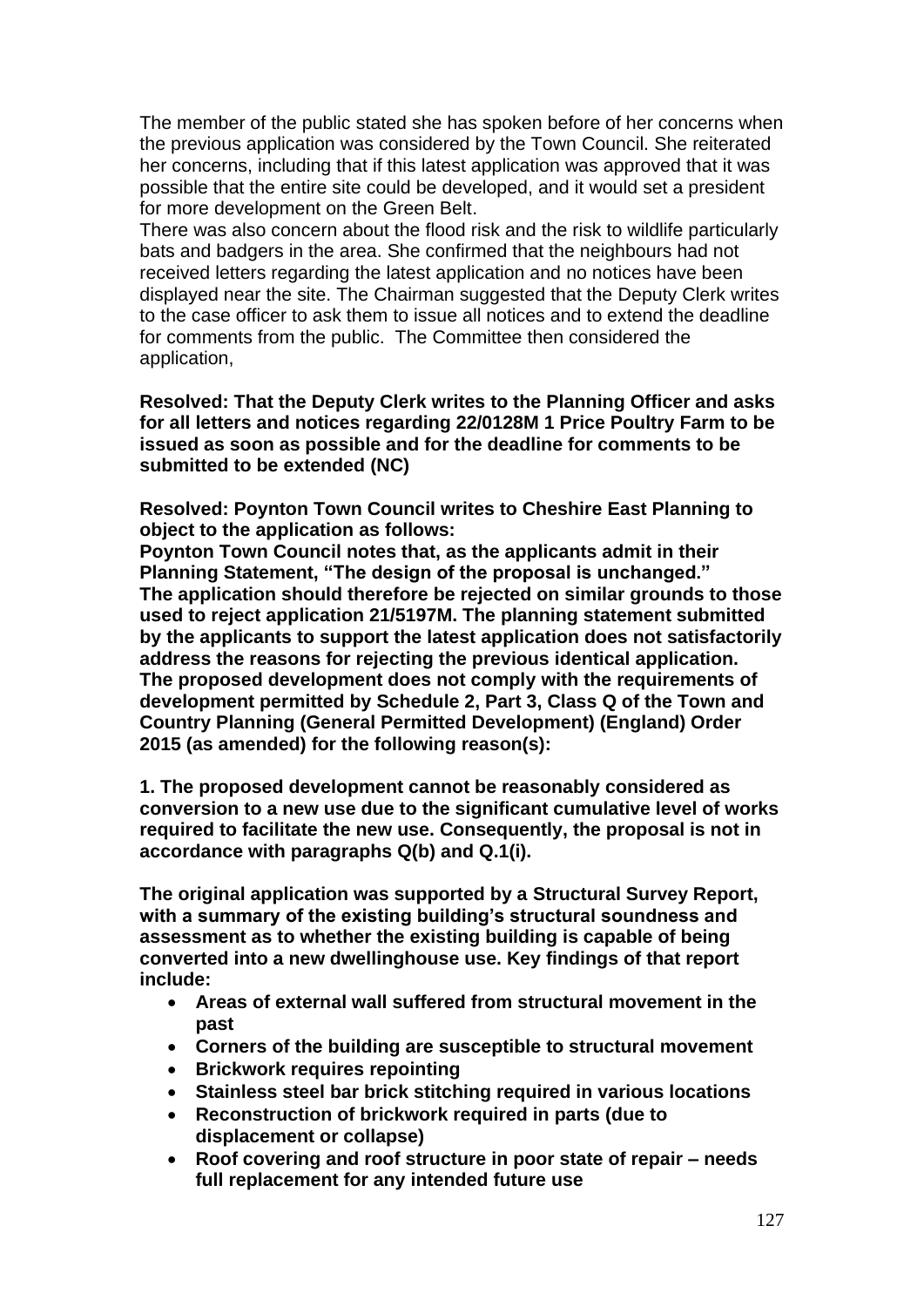- **Localised mortar loss**
- **Various walls out of plumb**
- **Internal flooring is general solid and level**
- **Overall, the property requires improvements regardless of its intended use**

**Appendix A of the structural report supplied by the applicants describes the poor state of repair of the building, both internally and externally. The report concludes:**

**"Based on a visual inspection at this time, it is our considered opinion that the subject property is in a poor state of structural repair."**

**In view of the poor state of the building, it is not suitable for conversion to residential use so the building cannot be considered to have permitted development rights. The works required would amount to rebuilding rather than conversion. Therefore, Class Q(b) would not permit the proposed development.**

**2. The proposed development would result in an unacceptable design and external appearance due to the detrimental impacts it would have to the existing character of the building. The prior approval of the design and external appearance of the building, under paragraph Q.2(1)(f), is therefore refused.**

- **The proposed demolition works to break up the building into several individual sections would not be acceptable from a design and external appearance point of view. The existing building is a simple and continuous linear form.**
- **The works would remove the existing symmetrical layout and cause the loss of the existing character of the building. The proposed works would have a detrimental impact on the overall form and finer details of the existing building.**

**3. Insufficient information has been provided to demonstrate that the flood risk impact of the proposed development would be acceptable. The prior approval of flood risk impacts, under paragraph Q.2(1)(f), cannot be approved.**

- **The site boundary area is at risk of surface water flooding – see the Environment Agency surface water flood maps. These maps would suggest that this area may be at risk from fluvial flooding from the adjacent watercourse.**
- **The site drains into the Park Lane stream, which flooded in 2016 and 2019, and finally into Poynton Brook. Any development that could increase flood run-off downstream in Poynton (and subsequently in Bramhall and Cheadle Hulme in Stockport) must not be permitted.**

**4. The report commissioned by the applicants has confirmed the presence of bats. The development would adversely affect a population protected species, which the Local Planning Authority has a general duty to protect under the Conservation of Habitats and Species Regulations 2017.**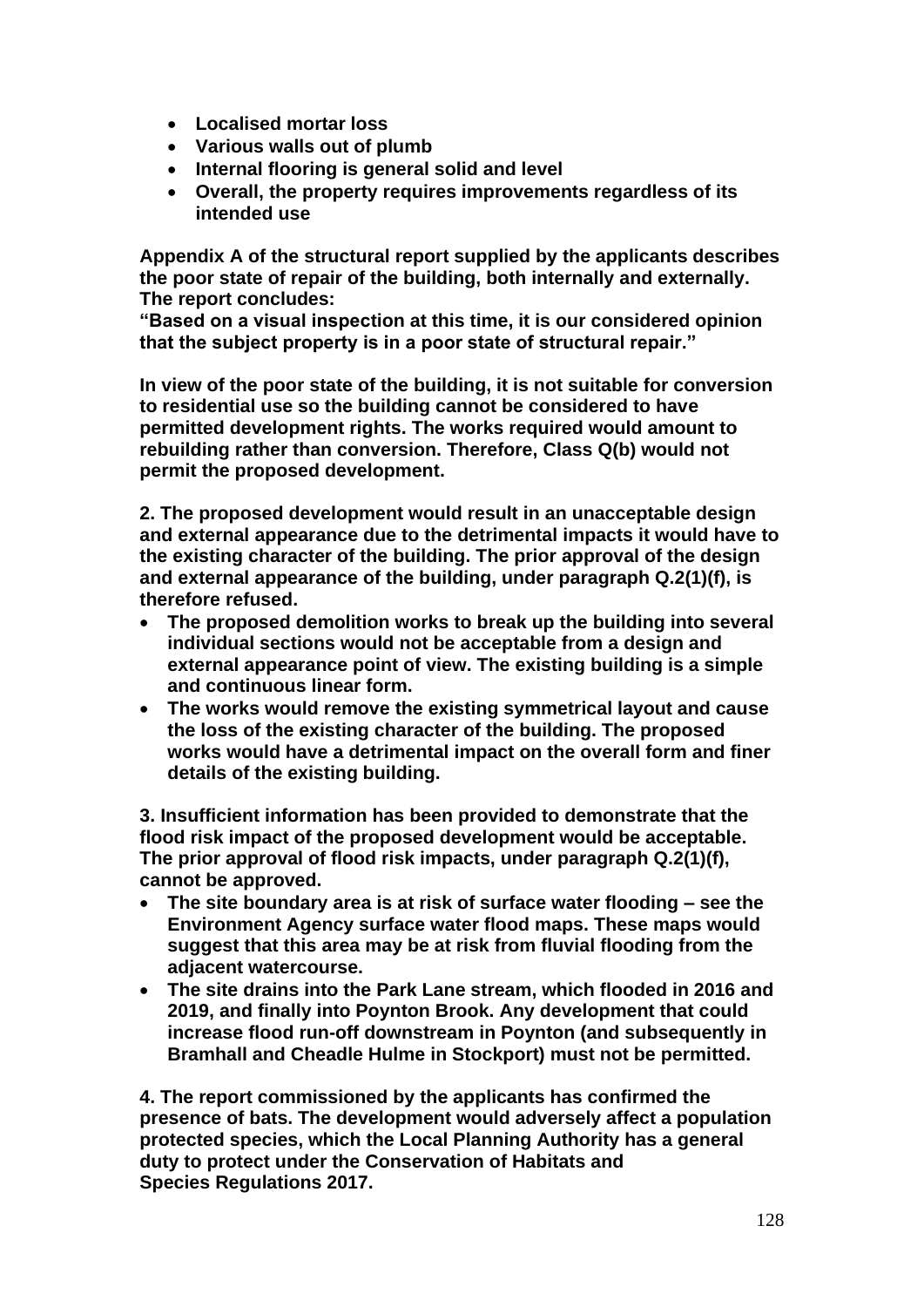**The report on the presence of bats states: "… the first-floor of the central section of the building is confirmed as a day roost and feeding perch for a single soprano pipistrelle."**

**Three species of bats - common pipistrelle, soprano pipistrelle and noctule bats – were recorded as being present during the surveys. These are all protected species. (NC)**

#### 93. Apologies for absence

Cllr T Swatridge

#### 94. Declarations of disclosable pecuniary or other interests

There were no declarations of disclosable pecuniary or other interests.

#### 95. To approve the minutes of the Planning & Environment Committee meeting on 10<sup>th</sup> January 2022

The Deputy Clerk confirmed that the Clerk is going to deliver a presentation regarding Manchester Airport before the next Town Council meeting on 14<sup>th</sup> February 2022.

# **RESOLVED**: **That the minutes of the Planning & Environment Committee meeting held on 10th January 2022 were approved (NC)**

# 96.To receive and consider the action log 2021-2022

The Deputy Clerk confirmed that despite several chasers there had been no response from the planning officer regarding 20/5724M and she will continue to pursue a reply.

# **RESOLVED: That the action log be received (NC)**

97. To receive and consider the email from John Knight regarding the interpretation of policy HOU14 of the Neighbourhood Plan

The Chairman explained that this concerned building extensions within a metre of the site boundary. DC43 is a similar retained policy of the Macclesfield Local Plan which will most likely disappear when the SADPD is adopted. This will leave Cheshire East with no explicit policy, apart from HOU14 in the Neighbourhood Plan.

Mr Knight, the Council's Planning Consultant, has suggested that Cheshire East is contacted, and the discrepancies involved are pointed out. He has offered to help draft a letter.

**RESOLVED: That Mr John Knight drafts a letter to Cheshire East Planning regarding the discrepancies between HOU14 and DC43 and for it to be circulated for approval by members under SO51 (NC)**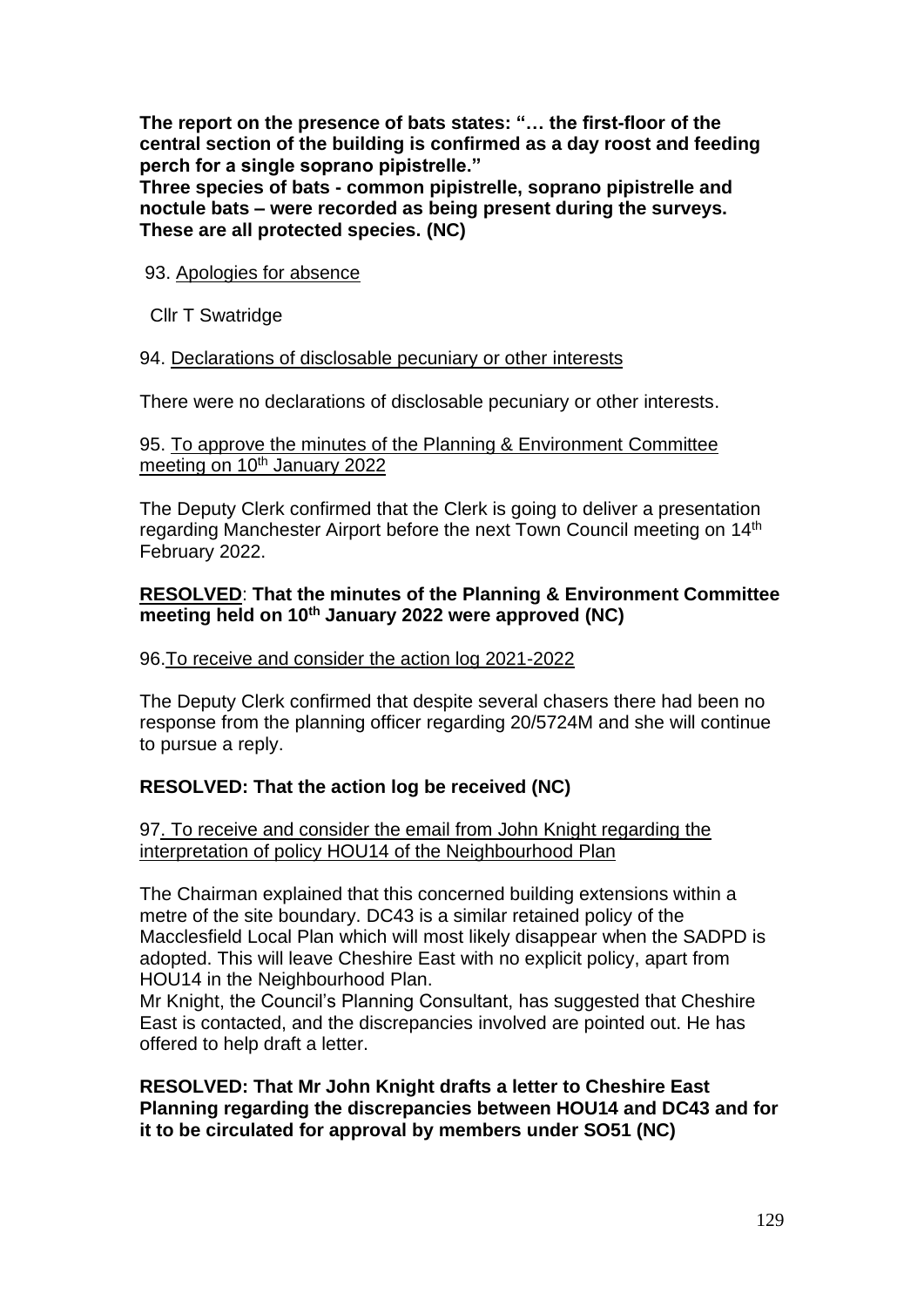# 98.To receive and consider the report from the Clerk on Planning Consultancy Fees and to agree the recommendations

The report was discussed by members. It was noted that the hourly rate quoted by the current supplier was well below the examples of other planning consultants highlighted in the report.

**RESOLVED: That the report be received and the recommendations below are approved** 

- **1. That the requirement in the financial regulations to obtain 3 estimates is waived**
- **2. That the Town Council continue to engage Mr J Knight as a planning consultant as set out in the report**
- **3. That the earmarked fund is used to pay the fees of Mr Knight, subject to Town Council approval (NC)**

# 99. To receive and note the report from Cheshire East Environmental Officer providing an Air Quality Update.

The Deputy Clerk summarised the report from Cheshire East on the improvement of air quality, giving results from the air diffusion tubes, (none of which are located in Poynton) and suggestions on how the Town Council can encourage Residents to promote cleaner air in their daily routines by walking and cycling instead of using the car. Poynton has had its own air diffusion tubes for two years now and it was suggested that a report on local air quality should be compiled for the next meeting of the committee.

Note: After the meeting it was discovered that the report did include two Poynton Sites CE23 and CE28 and these will be discussed at the next meeting.

# **RESOLVED: That the Clerk prepares a report on the results of the Poynton Air Diffusion Tubes for the next meeting (NC)**

100. Planning applications received for consideration.

# Application No: 22/0166M

Location: The White House, London Road North, Poynton SK12 1BX Proposal: Resubmission application for proposed infill extension to the ground and first floor and a redesign of the entrance and other external alterations.

**Recommendation: Poynton Town Council does not object to this application, providing the Planning Officer confirms that the increase in floor area does not exceed 30 per cent of the floor area of the property as it existed in 1948. We note that the existing garage was built more recently so should not count for these purposes.**

**However, if the limit is exceeded, then the Town Council objects on the grounds that the proposed extension breaches retained policy GC12 of the Macclesfield Local Plan and Policy PG3 of the Cheshire East Local Plan relating to extensions in the Green Belt. (NC)**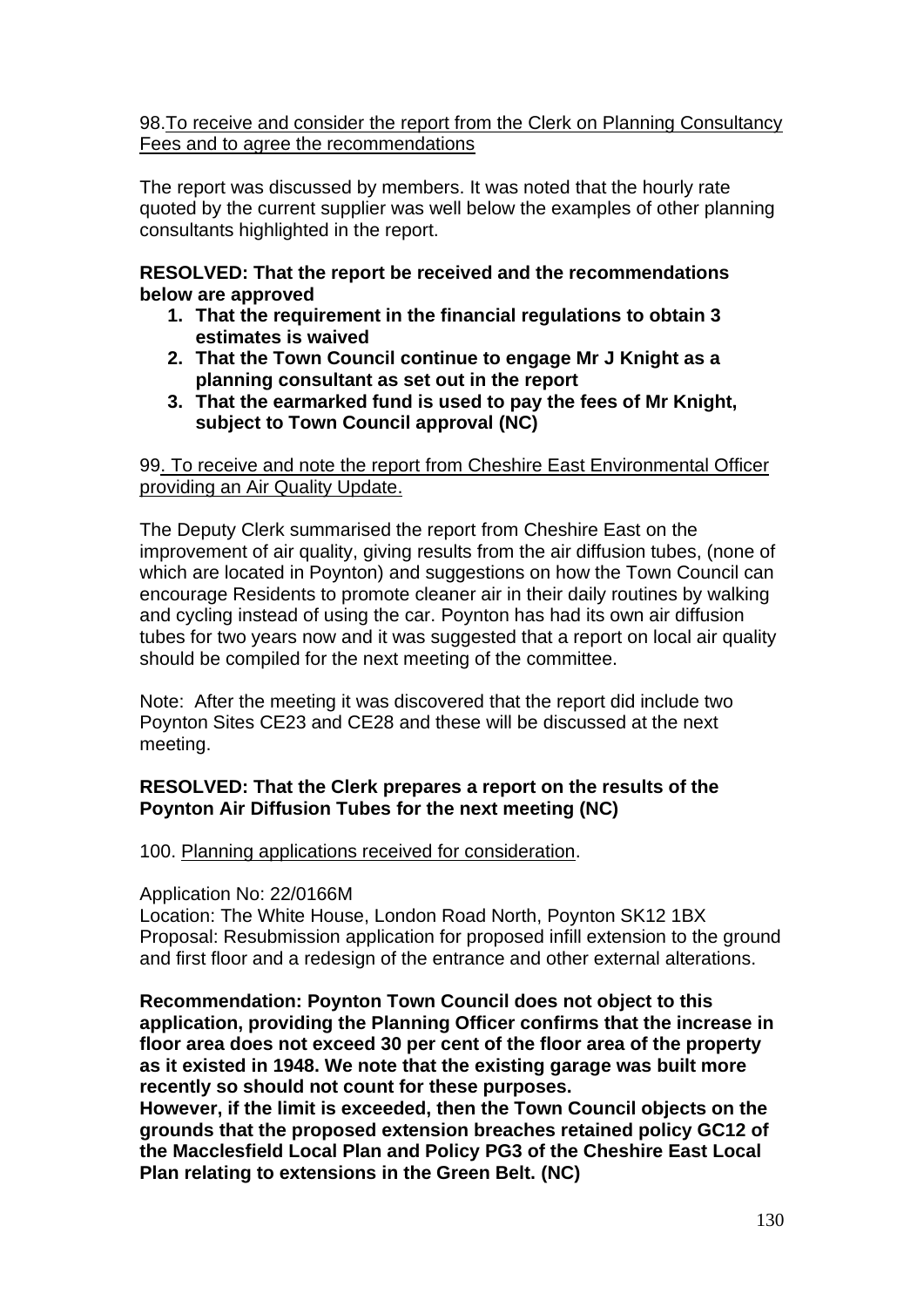Application: 21/6394M

Location: Southside, Towers Road, Poynton SK12 1DE Proposal: Listed building consent – Reinstate entrance door and window with new porch to front, rear single storey extension and internal alterations.

**Recommendation: Southside (and the adjoining houses) are one of the few remaining structures from Poynton's coalmining history, and the Town Council are keen that it be preserved, and its external appearance not changed significantly.**

**The Town Council has no objection in principle to the proposed works but urges that the plans be reviewed by the Conservation Officer. The application appears to respect the building on the side facing Prince's Incline, but we note that a brick arched window at the rear, probably an original feature, will be moved and re-erected as part of the proposed works. All wall and roofing materials should match those existing. (NC)**

#### Application: 22/0039M

Location: Bus shelter, London Road South, Poynton SK12 1JX Proposal: Advertisement consent to replace existing double-sided internally illuminated 6-sheet Bus Shelter advertising displays with double-sided digital advertising displays. Replacement digital displays would portray static advertising images in sequence, changing no more frequently than every 10 seconds, the change via smooth fade.

**Recommendation: Poynton Town Council has a number of concerns regarding this application:**

- **1. This bus stop is located in a partially residential area. It faces houses on Fountain Close and nearby on London Road South and Georges Road West. The Town Council urges that the Environmental Health Officer review the proposed lighting levels to ensure that they will not disturb local residents. The proposed digital technology may be more visible and intrusive than the existing illuminated posters.**
- **2. London Road South is a busy road, and the Highways Officer should review the plans to ensure there is no risk that drivers, cyclists or pedestrians will be dazzled or distracted.**
- **3. There is increasing concern that artificial light has a negative effect on wildlife, including bats, birds and insects, especially moths. The Nature Conservation Officer should review the plans to ensure there is no threat to wildlife. The nearby St George's graveyard is a refuge for wildlife which may be disturbed by increased illumination.**
- **4. The site is close to St George's Church and the Poynton War Memorial, which are both listed buildings. The Alms Houses on Fountain Close, directly opposite the bus stop, are locally listed. The Cheshire East Built Heritage officer should review the plans to ensure that the setting of the Church, War Memorial and Alms Houses will not be negatively affected by a modern structure of this type. (6 for, 1 against)**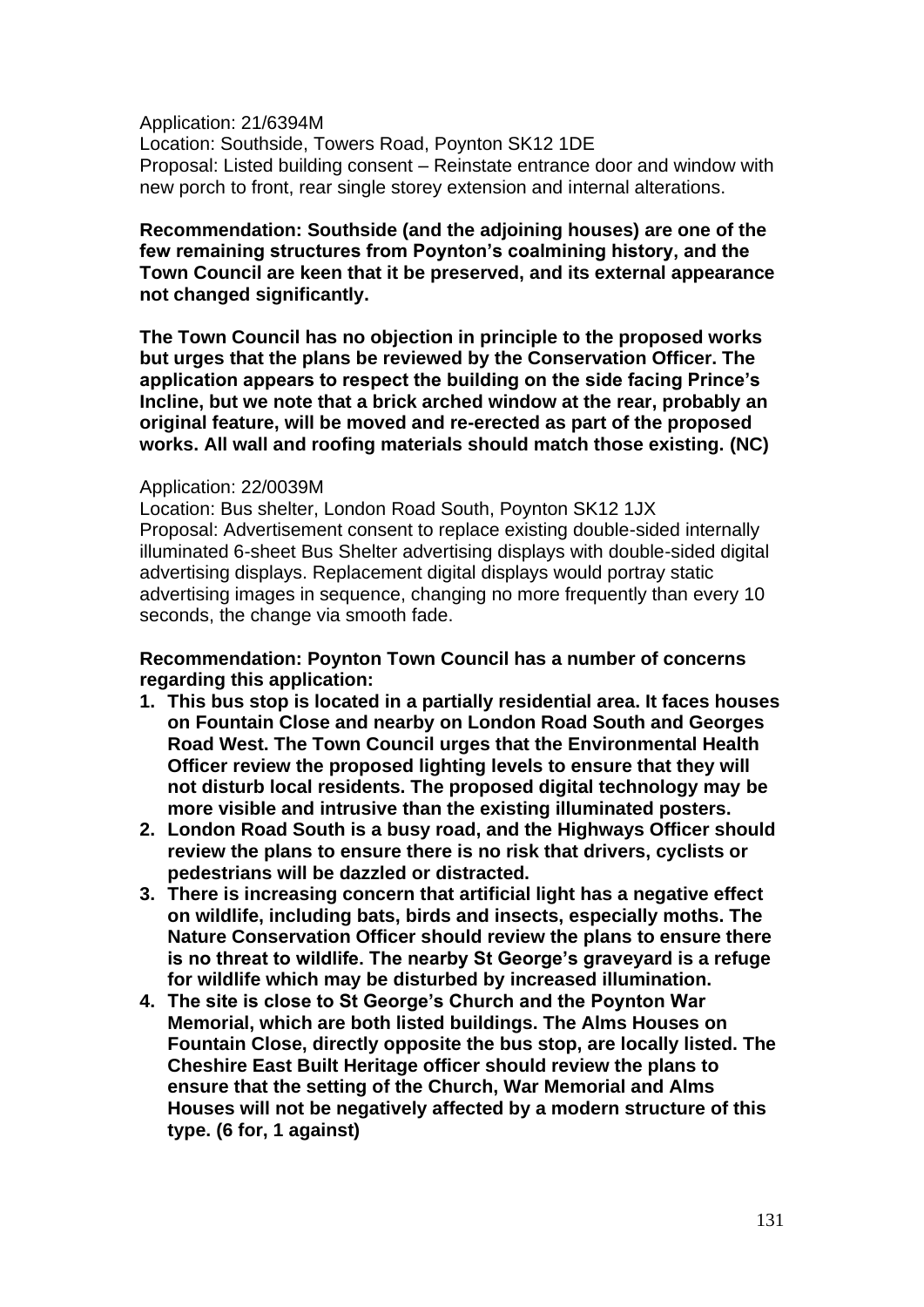Application: 21/6169M Location: 224 Chester Road, Poynton SK12 1HP Applicants Name: Mr and Mrs Prendergast Proposal: Two storey side and single storey rear extension(s).

**Recommendation: Objection, as contrary to Poynton Neighbourhood Plan policies HOU13 and HOU14 and Cheshire East Local Plan policy SD2 and retained policies DC1, DC2 and DC43 in the Macclesfield Local Plan. It appears that the proposed side extension will go very close to the site boundary with 226 Chester Road. This would appear to breach Poynton Neighbourhood Plan policy HOU14, as the plans do not leave a gap of 1 metre to the side boundary. While the existing garage and kitchen also go up to the side boundary, these are single-storey, and the proposed two-storey side extension will inevitably have a greater impact and a partial terracing effect.**

**Extension Unneighbourly - The proposed side extension, by virtue of its size, design and position relative to adjoining property, would be unduly dominant when viewed from adjoining property, causing an unacceptable loss of light to the detriment of the residential amenities of the occupiers of that property. (NC)**

Application: 21/6433M Location: 31 Milton Drive, Poynton SK12 1EZ Proposal: Two storey side extension with hip roof, extension projects to property frontage to create external covered porch.

**Recommendation: Objection, as contrary to Poynton Neighbourhood Plan policies HOU13 and HOU14 and Cheshire East Local Plan policy SD2 and retained policies DC1, DC2 and DC43 in the Macclesfield Local Plan.**

**It appears that the proposed side extension will go very close to the site boundary with 29 Milton Drive. This would appear to breach Poynton Neighbourhood Plan policy HOU14, as the plans do not leave a gap of 1 metre to the side boundary. While the existing garage goes up to the side boundary, it is single-storey and set well to the rear. The proposed two-storey side extension will inevitably have a greater visual impact on the street scene.**

**Extension Unneighbourly - The proposed side extension, by virtue of its size, design and position relative to adjoining property, would be unduly dominant when viewed from adjoining property, causing an unacceptable loss of light to the detriment of the residential amenities of the occupiers of that property (NC)**

Application: 22/0015M

Location: 26 Anglesey Drive, Poynton SK12 1BU

Proposal: New front and rear bay windows, new entrance door and glazing, new first floor dormer to front elevation and internal remodelling.

# **Recommendation: No objection (NC)**